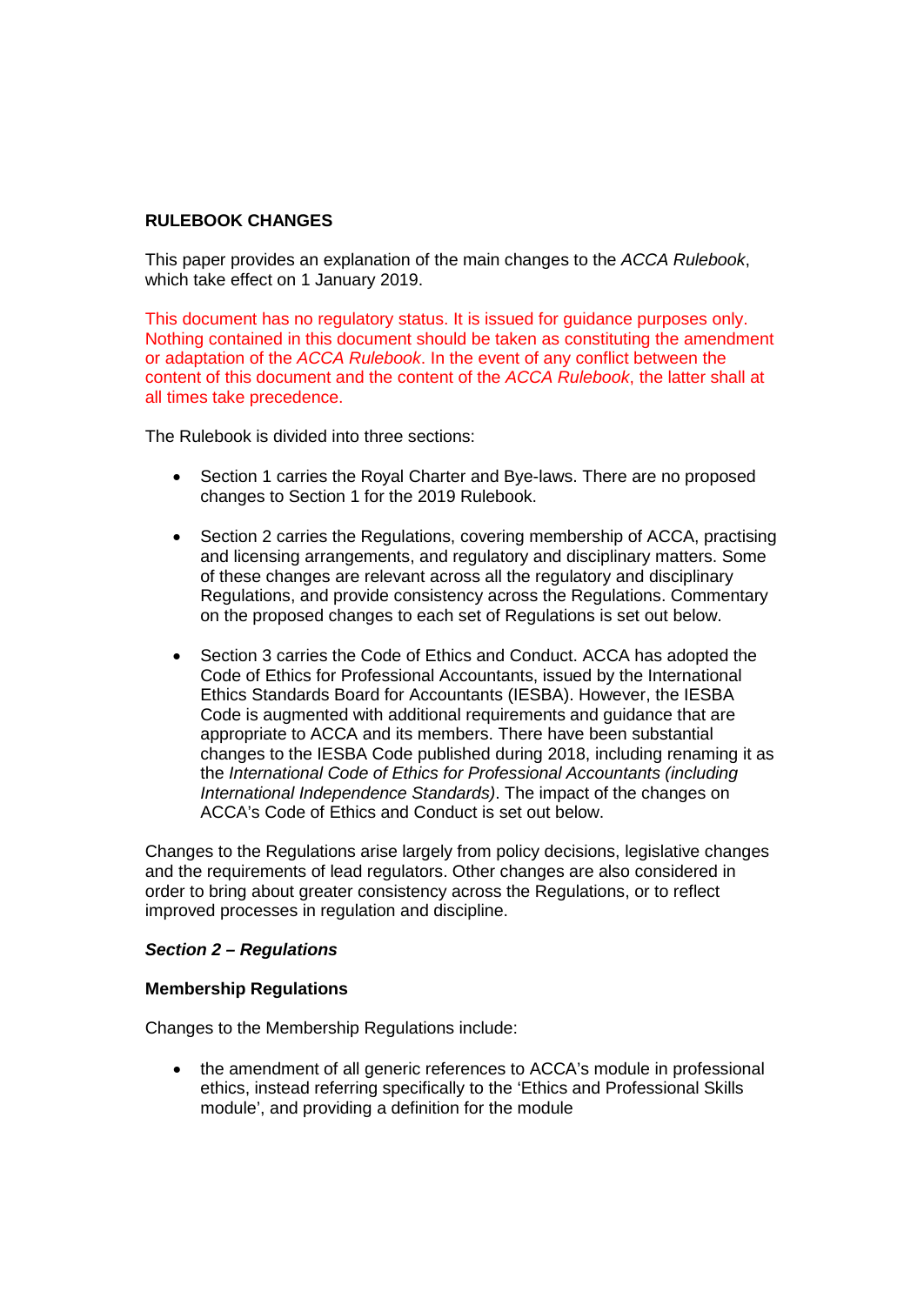- the ability to exclude persons from a hearing (providing consistency with other Regulations)
- clarification concerning the disclosure of personal data, in order to ensure compliance with the General Data Protection Regulation (regulation 4(7))
- a provision requiring written reasons for a decision to be provided to an applicant (following a bankruptcy event) (regulation 13(9))

and

- new provisions concerning service of notices and documents (regulation 15), including:
	- o the ability to serve a copy of the notice served on the relevant person with that person's representative
	- o that notices and documents sent by email will be deemed to have been served on the day on which they are delivered, rather than after 72 hours (as is the case currently)
	- o that the relevant person will no longer be required to indicate willingness to receive service by email, so long as he or she has previously notified ACCA that a particular email address is suitable for communication
	- o where the relevant person has no registered address, service at the relevant person's last known address has been removed, in order to avoid the implication that data may be retained by ACCA beyond permitted periods.

## **Global Practising Regulations**

Changes to the Global Practising Regulations include:

- changes to reflect the removal of the detailed Practising Certificate Training Requirements from the annexes to the Regulations, in order to allow greater agility within the Practising Certificate Experience Requirement (available on the ACCA website)
- clarification that trust or company services do not constitute public practice (regulation 4(3)), and so do not give rise to the need to hold a practising certificate. Nevertheless, members providing trust or company services who are not supervised by ACCA for anti-money laundering will be required to register with HMRC.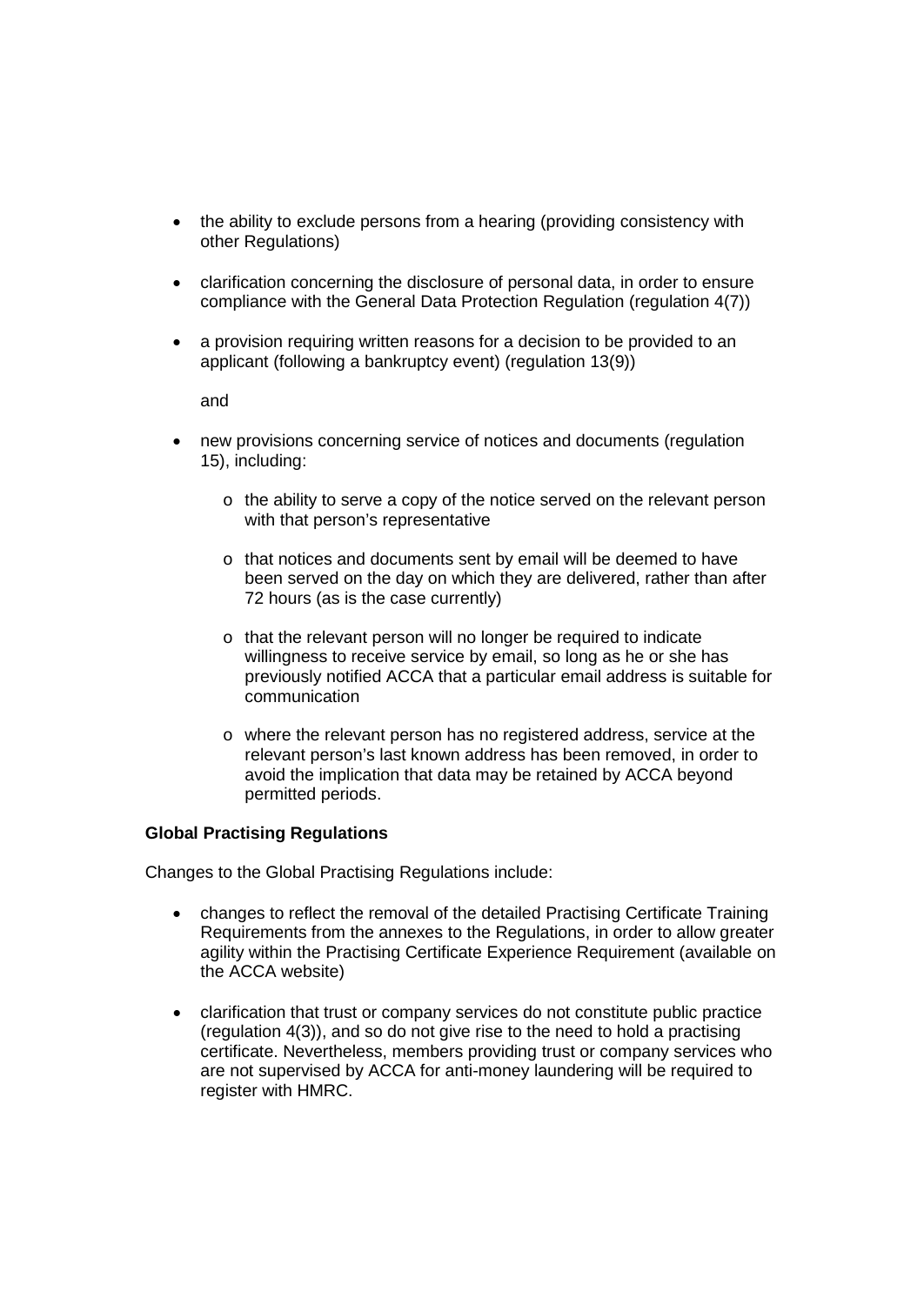• simplification and clarification of the honorary reporting exemption provisions, which simplify the regulation, and would enable a member to undertake an independent examination for a charity whose gross income does not exceed £250,000 (regulation 4(5))

and

• removal of the requirement to hold an ACCA practising certificate for South African members (Annex 5), and the transfer of all those who renewed their practising certificates with effect from 1 July 2018 to the register of practitioners from 1 January 2019. (Specific requirements in respect of registered tax practitioners are required to be retained in accordance with the requirements of the South African Revenue Service, namely the 'fit and proper' requirements of regulation 5 and the CPD requirements of regulation 6).

## **Authorisation Regulations**

Amendments to the Authorisation Regulations:

- make consideration of applications under regulation 3(2) by a Chairman (alone on the papers) the norm
- include the requirements of the Statutory Auditors and Third Country Auditors Regulations 2016 with regard to orders of the Admissions and Licensing Committee (regulation 6(14))
- bring together all the publicity requirements, and require post-hearing publicity (with reasons), subject to a hearing (or part of a hearing) being held in private
- better explain the limited circumstances in which a regulatory assessor's decision would not be published (regulation 7(6))
- extend the period for notification and submission of documents by the relevant person to 21 days before a hearing, and so enhance consistency throughout the Regulations
- $\bullet$  clarify the slip rule (regulation 8(1))

and

amend the regulations in respect of the service of documents, consistent with the Membership Regulations and throughout the Rulebook.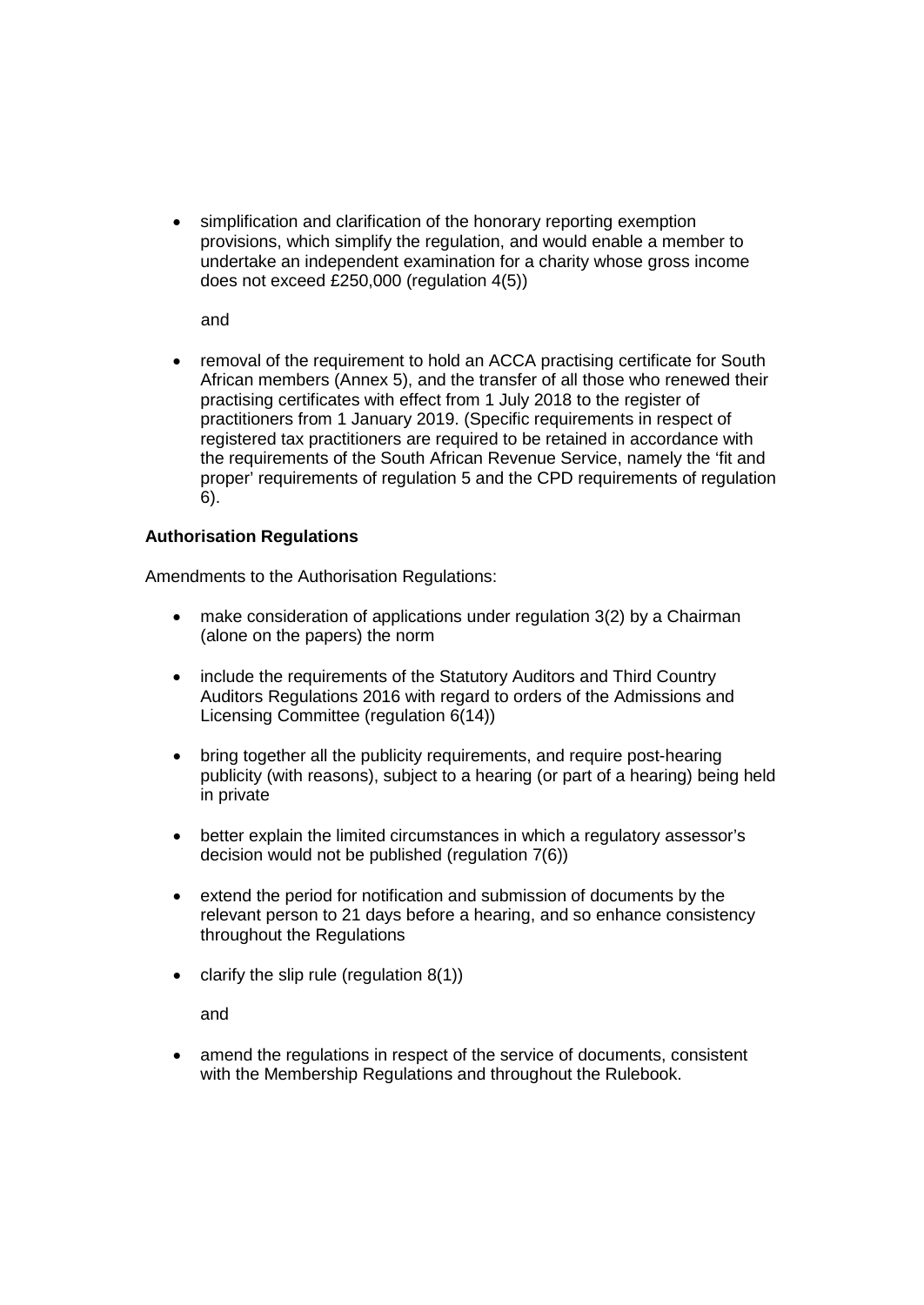## **Complaints and Disciplinary Regulations**

Amendments to the Complaints and Disciplinary Regulations:

- refer more consistently to notices and documents being 'served', rather than 'received'
- make clear that the chairman who grants an application to withdraw an allegation shall determine the issue of costs, rather than a Disciplinary **Committee**
- extend the period for notification and submission of documents by the relevant person to 21 days before a hearing, and so enhance consistency throughout the Regulations
- remove the requirement to have a differently constituted Health Committee where the Disciplinary Committee orders referral to a health hearing (regulation 10(12))
- clarify the slip rule (regulation  $19(1)(d)$ )

and

• amend the regulations in respect of the service of documents, consistent with the Membership Regulations and throughout the Rulebook.

#### **Appeal Regulations**

Changes to the Appeal Regulations include:

- consistent references to notices and documents being 'served', rather than 'received'
- where an application to appeal has been refused by the Chairman, removal of the relevant person's right to request that his application be considered by an Appeal Committee. Instead, permission to appeal may be considered by a second Chairman. (regulations 6 and 10(1))
- extension of the period for notification and submission of documents by the appellant to 21 days before a hearing, and so enhance consistency throughout the Regulations
- provision to allow concessions to be made by the respondent at any time during the appeal process, and not only while the appellant is seeking permission to appeal (regulation 9(6))

and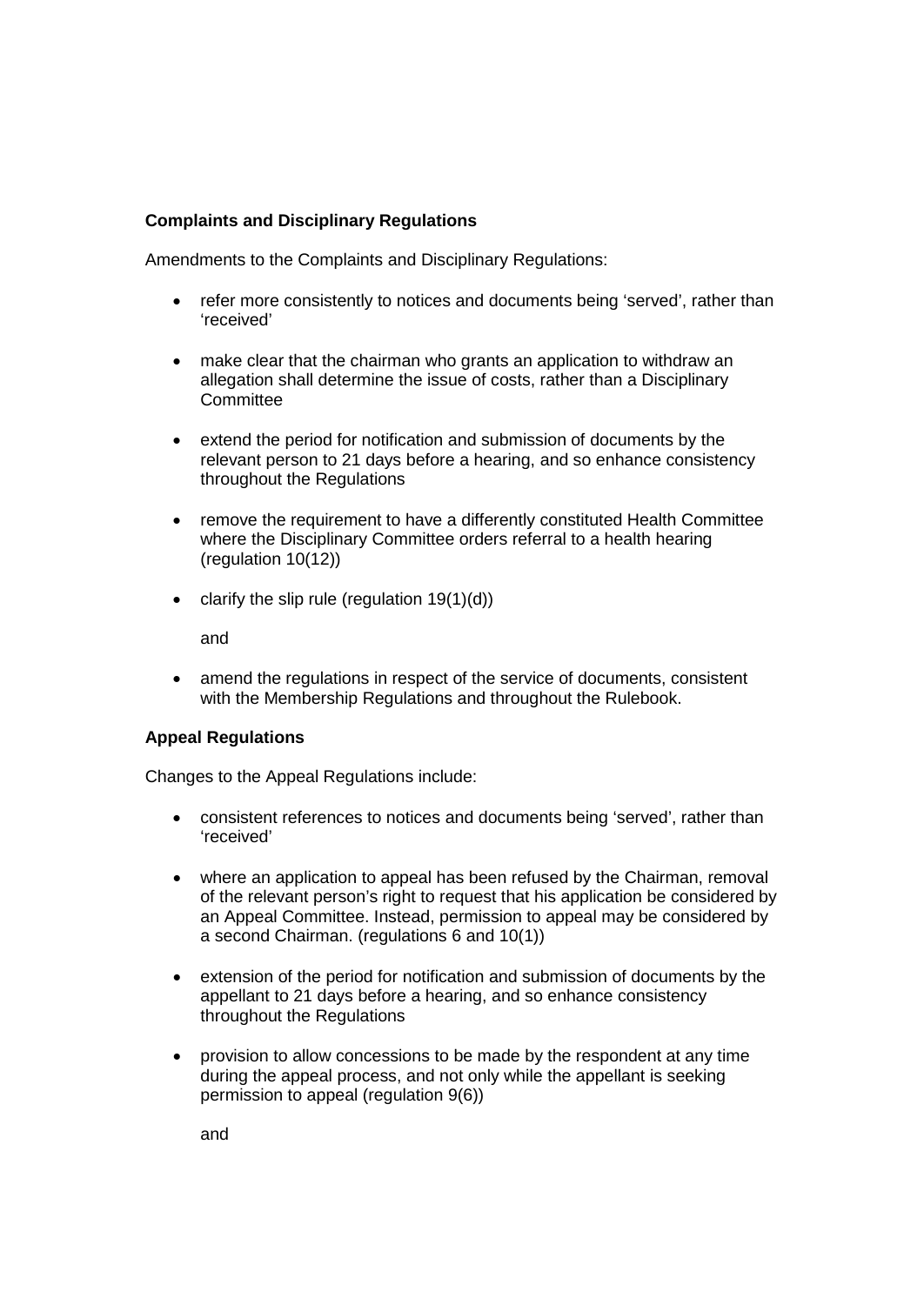• amendments in respect of the service of documents, consistent with the Membership Regulations and throughout the Rulebook.

#### **Interim Orders Regulations and Health Regulations**

Changes to the Health Regulations permit the relevant person (as well as other parties) to request that his fitness to participate in the proceedings be considered by the Health Committee. Both sets of Regulations have also been amended to clarify the slip rule.

#### *Section 3 – Code of Ethics and Conduct*

In April 2018, the International Ethics Standards Boards for Accountants (IESBA) issued its final pronouncement on its project to restructure the IESBA *Code of Ethics for Professional Accountants*. The major revision of the ethical framework for professional accountants was highlighted in an article '*[The evolution of ethics](https://www.accaglobal.com/uk/en/member/discover/cpd-articles/governance-risk-control/ethicscode-cpd.html)*', published in *Accounting and Business* magazine (October 2018).

The IESBA *International Code of Ethics for Professional Accountants (including International Independence Standards)* ('IESBA Code') includes substantive revisions and is completely rewritten under a new structure and drafting convention.

Other key revisions to the restructured IESBA Code include enhancements in the areas of:

- 'safeguards' (better aligned to threats to compliance with the fundamental principles)
- long association of personnel with audit clients

and

• professional accountants in business and pressure to breach the fundamental principles.

The 2019 Rulebook incorporates the restructured IESBA Code within Section A of the ACCA Code of Ethics and Conduct ('ACCA Code'), as early adoption of the restructured IESBA Code is permitted by IESBA.

The ACCA provisions (ie material that does not appear in the IESBA Code) that were previously held in sections B1 to B12, C1 and C2 have been incorporated within Sections B and C of the ACCA Code. Such material continues to be denoted by the use of italics.